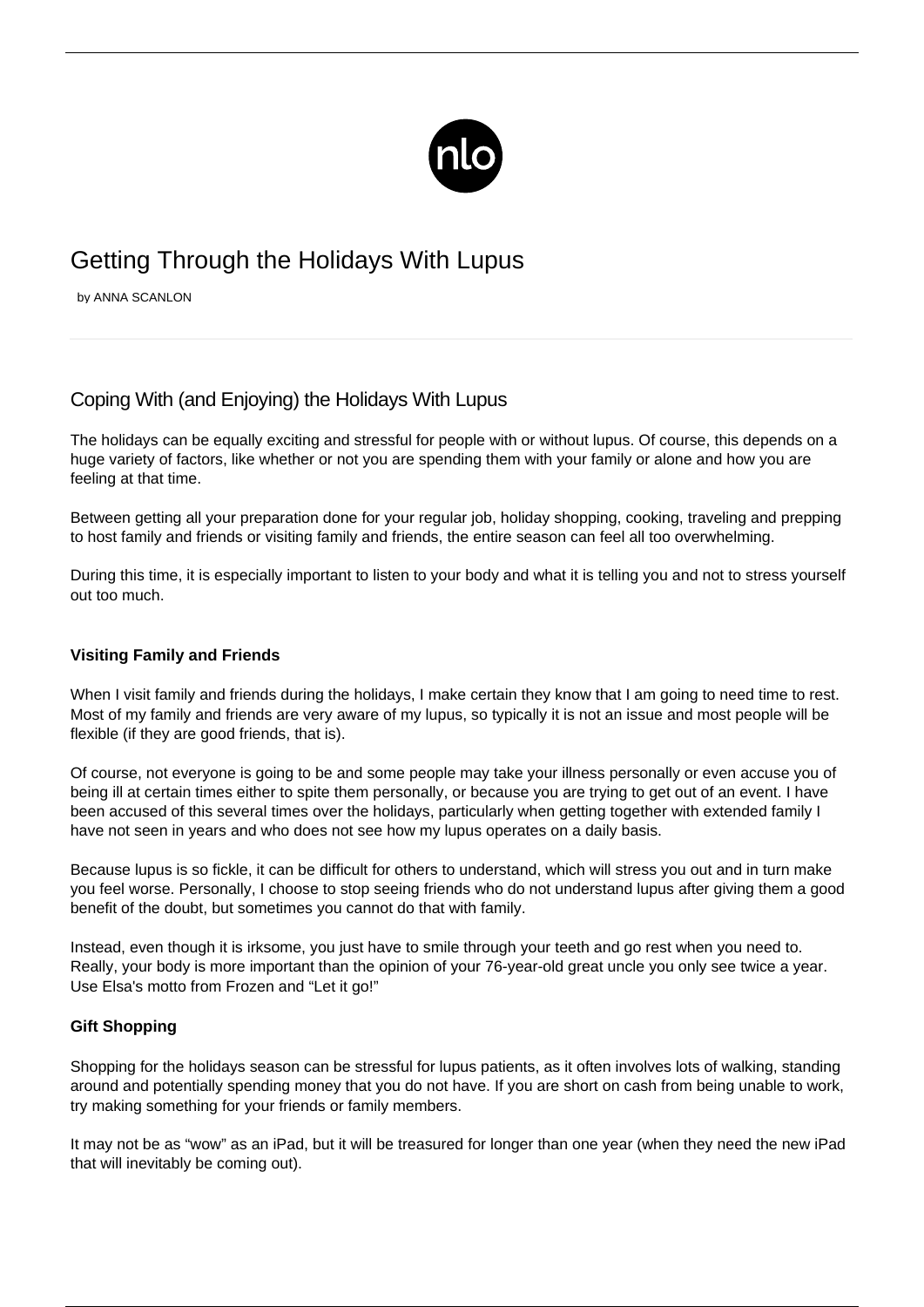Making something does not have to mean a fancy Pinterest-worthy DIY (those make my self-esteem rot when I attempt them). You can do things like write short stories, poems or give baked goodies to the people of your choice.

You can even put together inexpensive pamper packages for your friends by purchasing a mug, some marshmallows, hot chocolate packs and candy canes and putting them together. It is a quick and easy idea that does not take much time or effort and they will be grateful you thought of them!

To minimize my own stress, I try to do all of my shopping online weeks in advance. This way everything gets delivered to my door. It is easy and simple and helps you avoid long lines and crowded malls.

#### **It's Okay to Say 'No'**

Above all, be kind to yourself. Don't make commitments you are iffy about keeping.

If your son's teacher wants you to make four dozen cupcakes for the school Christmas party, do not be afraid to [say no.](/lupus-saying-no/) If your pastor asks you to come help decorate for Christmas and your joints are swelling up that day, feel free to decline and stay home and rest.

Your health is more important than anything else this holiday season, and you will want to ensure you can attend the commitments and parties and festivities that matter most to you.

If you know you will be too exhausted to wake up in time to see your kids open their gifts if you go to midnight mass, then skip it. If you know your mother-in-law drives you up the wall, plan to destress after Christmas dinner with a warm bath and some hot tea. Don't drive yourself crazy.

#### **Being Alone**

While family and big holiday gatherings may be a source of concern for some with lupus (I always feel nervous to go places with people in case I start to feel sick and the other person wants to stay longer), for other people, the crippling loneliness of the holidays can be just as bad.

Some of us do not have family to visit or cannot travel home because of work commitments or financial constraints. Many people without family to visit can feel totally brushed aside by friends if they (understandably) cannot take too much time to be with you and need to attend to their own family commitments.

If this is the case for you, plan some activities for yourself so you do not let the depression set in. Even with lupus, you may want to get out and do activities in the community that help you meet people, or at least get you out of your own head.

Check your local events calendar at your church or synagogue or other place of worship, as most will have meals and other events around the holiday season. It may feel awkward to go on your own, but you will definitely feel even a little bit less depressed after doing so.

If you will be alone on Christmas, plan to go to a community holiday gathering or a church service just so you will be around people. Even if you are not religious, the carol singing and festive food will help you feel less alone.

Also, call a friend and see if they can drop by for a couple of hours on Christmas day. Make sure you buy some Christmas cake or make some hot chocolate for you and your friends stopping over if you are able to.

For me, finding time to relax is one of the most important aspects of the holiday season. In between the festivities and gift giving (or being totally alone, which I have, unfortunately done before), try to also schedule in some you time.

I find that with lupus, I often neglect pampering and other things that most other people are able to do because I